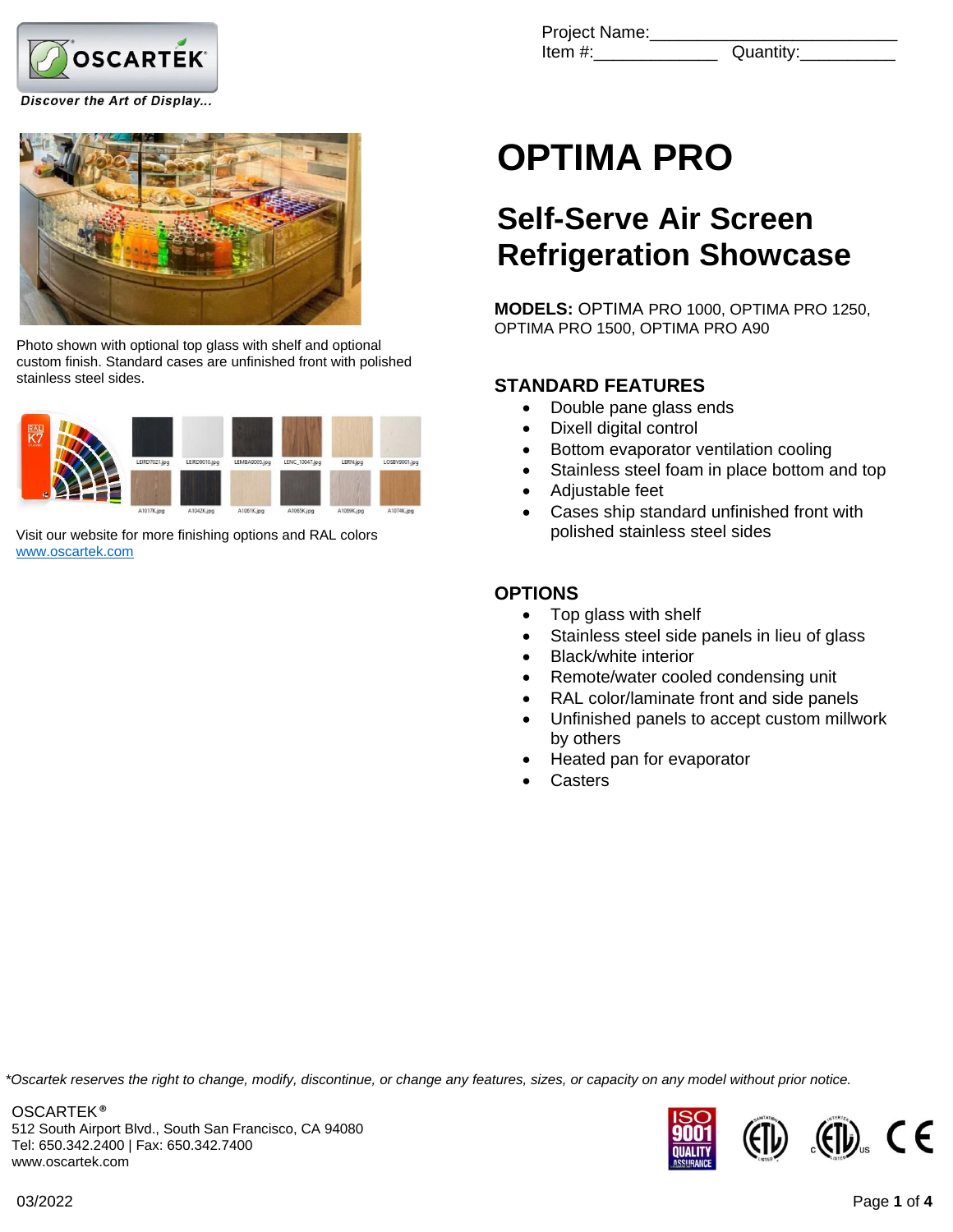

### **OPTIMA PRO**

**MODELS:** OPTIMA PRO 1000, OPTIMA PRO 1250, OPTIMA PRO 1500, OPTIMA PRO A90

#### **PLAN VIEWS**





Project Name:\_\_\_\_\_\_\_\_\_\_\_\_\_\_\_\_\_\_\_\_\_\_\_\_\_\_ Item #:\_\_\_\_\_\_\_\_\_\_\_\_\_ Quantity:\_\_\_\_\_\_\_\_\_\_



**OPTIMA PRO 1500** 

|              |     | $80^{13}_{16}$ [2053mm]<br>89 <sup>15</sup> [2284mm] |          |               |  |
|--------------|-----|------------------------------------------------------|----------|---------------|--|
|              |     |                                                      |          |               |  |
|              |     |                                                      |          |               |  |
| agl. teamml. | 18, |                                                      | к,<br>80 | Base (Seemin) |  |
|              |     | $26\frac{7}{8}$ [682mm]                              |          |               |  |

|    | ELECTRICAL LEGEND          |  |  |  |
|----|----------------------------|--|--|--|
| OO | <b>REFRIGERATION LINES</b> |  |  |  |
|    | <b>DRAIN</b>               |  |  |  |
|    | <b>POWER</b>               |  |  |  |

*\*Oscartek reserves the right to change, modify, discontinue, or change any features, sizes, or capacity on any model without prior notice.*

OSCARTEK ® 512 South Airport Blvd., South San Francisco, CA 94080 Tel: 650.342.2400 | Fax: 650.342.7400 www.oscartek.com

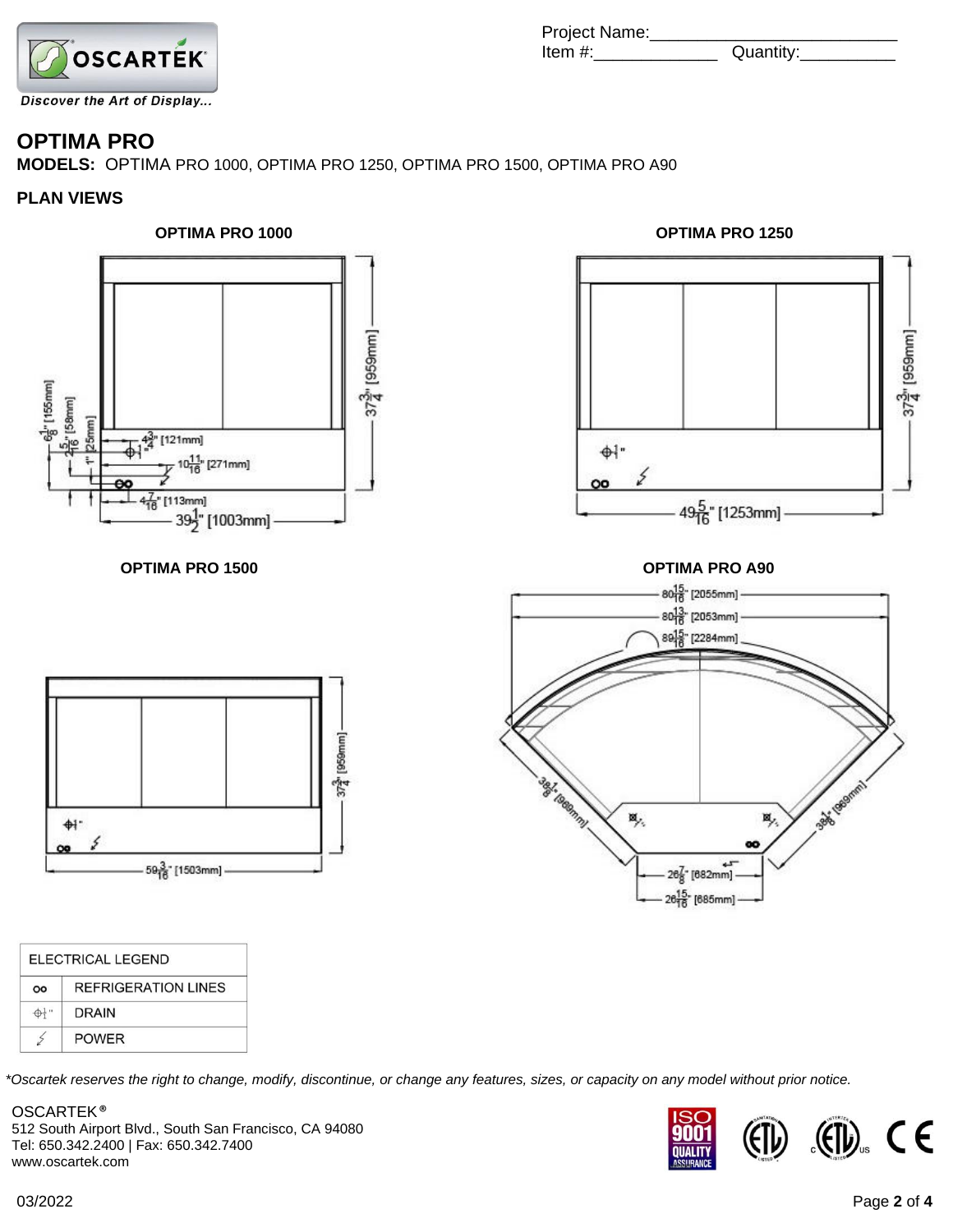

| Project Name: |           |
|---------------|-----------|
| ltem #:       | Quantity: |

### **OPTIMA PRO**

**MODELS:** OPTIMA PRO 1000, OPTIMA PRO 1250, OPTIMA PRO 1500, OPTIMA PRO A90

#### **REAR ELEVATIONS (OPERATOR SIDE): SHOWN WITH OPTIONAL REAR BREATHING**



#### **OPTIMA PRO 1000 OPTIMA PRO 1250 OPTIMA PRO 1500**







#### **SECTION VIEW**



*\*Oscartek reserves the right to change, modify, discontinue, or change any features, sizes, or capacity on any model without prior notice.*

OSCARTEK ® 512 South Airport Blvd., South San Francisco, CA 94080 Tel: 650.342.2400 | Fax: 650.342.7400 www.oscartek.com